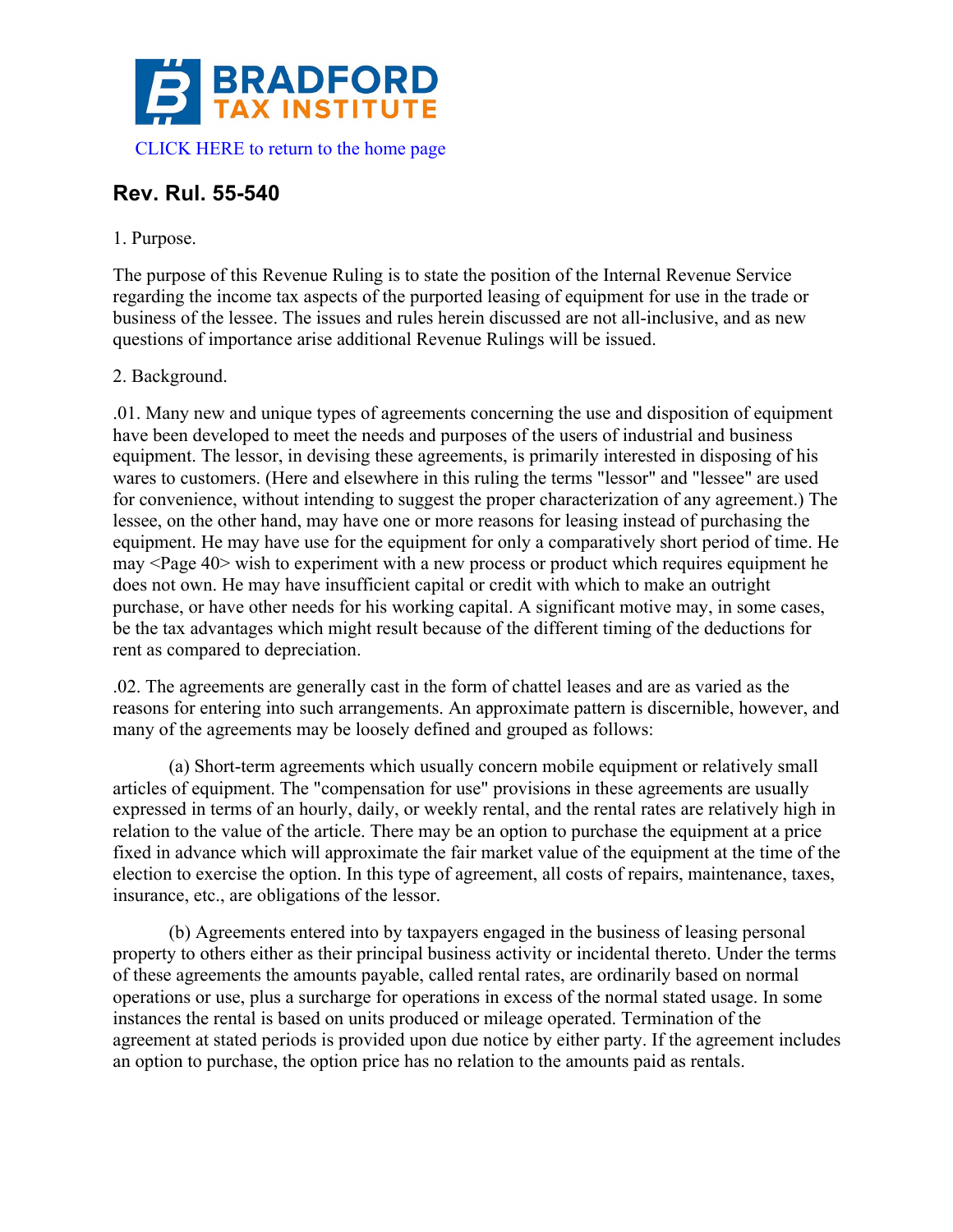(c) Agreements providing for a "rental" over a comparatively short period of time in relation to the life of the equipment. The agreed "rental" payments fully cover the normal purchase price plus interest. Title usually passes to the lessee upon the payment of a stated amount of "rental" or on termination of the agreement upon the payment of an amount which when added to the "rental" paid approximates the normal purchase price of the equipment plus interest.

(d) Agreements which provide for the payment of "rental" for a short original term in relation to the expected life of the equipment, with provision for continued use over substantially all of the remaining useful life of the equipment. During the initial term of the agreement, the "rental" approximates the normal purchase price of the equipment, plus interest, while the "rentals" during the remaining term or renewal period or periods are insignificant when compared to the initial rental. These agreements may or may not provide for an option to acquire legal title to the equipment upon the termination of the initial period or at any stated time thereafter.

(e) Agreements similar to the arrangement in (d) above, but with the added factor that the manufacturer of the equipment purports to sell it to a credit or finance company, which either <Page 41> takes an assignment of such an existing agreement with the user or itself later enters into such an agreement with the user. In some instances, the lessor may be a trustee acting for or on behalf of the original vendor.

#### 3. Nature of the Problem.

.01. Section 162(a)(3) of the Internal Revenue Code of 1954 provides that there shall be allowed as a deduction all ordinary and necessary expenses paid or incurred during the taxable year in carrying on any trade or business, including rentals or other payments required to be made as a condition to the continued use or possession, for the purposes of the trade or business of the taxpayer, of property to which the taxpayer has not taken or is not taking title or in which he has no equity. Section  $23(a)(1)(A)$  of the Internal Revenue Code of 1939 contains substantially the same language in respect to the allowance of a deduction for rental expense.

.02. In deciding whether a taxpayer is entitled to a deduction for any payments claimed to represent rentals under the provisions of the Code of 1954 or the Code of 1939, it is necessary to determine whether by virtue of the agreement the lessee has acquired, or will acquire, title to or an equity in the property. The determination of that question with respect to agreements of the type here involved will ordinarily depend upon whether the particular agreement should be treated as in reality a lease or a conditional sale contract.

4. Determination Whether an Agreement Is a Lease or a Conditional Sales Contract.

.01. Whatever interest is obtained by a lessee is acquired under the terms of the agreement itself. Whether an agreement, which in form is a lease, is in substance a conditional sales contract depends upon the intent of the parties as evidenced by the provisions of the agreement, read in the light of the facts and circumstances existing at the time the agreement was executed. In ascertaining such intent no single test, or any special combination of tests, is absolutely determinative. No general rule, applicable to all cases, can be laid down. Each case must be decided in the light of its particular facts. However, from the decisions cited below, it would appear that in the absence of compelling persuasive factors of contrary implication an intent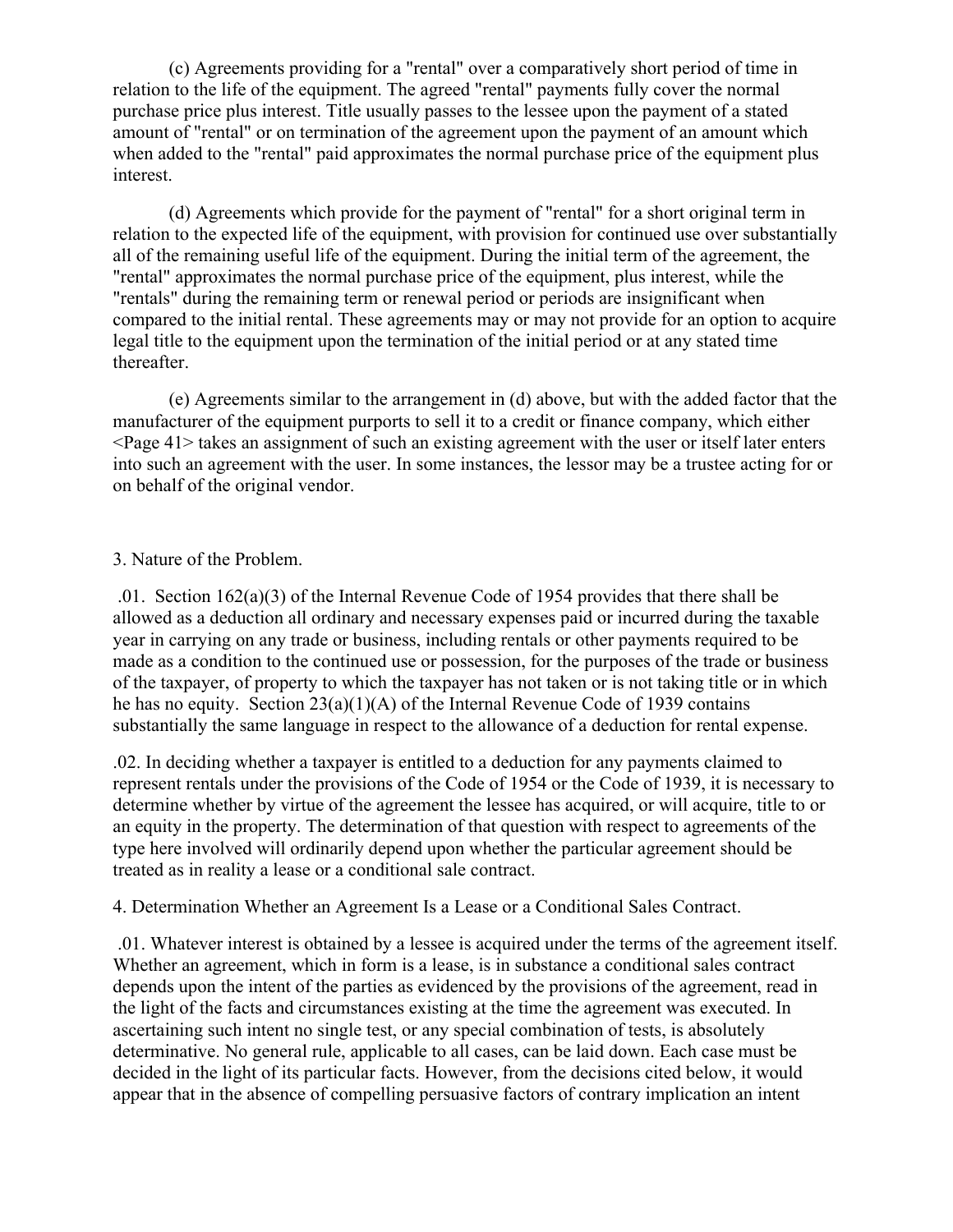warranting treatment of a transaction for tax purposes as a purchase and sale rather than as a lease or rental agreement may in general be said to exist if, for example, one or more of the following conditions are present:

(a) Portions of the periodic payments are made specifically applicable to an equity to be acquired by the lessee. See Truman Bowen v. Commissioner,12 T. C. 446, acquiescence, C. B. 1951-2, 1.

(b) The lessee will acquire title upon the payment of a stated amount of "rentals" which under the contract he is required to make. See Hervey v. Rhode Island Locomotive Works,93 U. S. 664 (1876); Robert A. Taft v. Commissioner,27 B. T. A. 808; Truman Bowen v. Commissioner, supra.

(c) The total amount which the lessee is required to pay for a relatively short period of use constitutes an inordinately large <Page 42> proportion of the total sum required to be paid to secure the transfer of the title. See Truman Bowen v. Commissioner, supra.

(d) The agreed "rental" payments materially exceed the current fair rental value. This may be indicative that the payments include an element other than compensation for the use of property. See William A. McWaters et al. v. Commissioner, Tax Court Memorandum Opinion, entered June 15, 1950; Truman Bowen v. Commissioner, supra.

(e) The property may be acquired under a purchase option at a price which is nominal in relation to the value of the property at the time when the option may be exercised, as determined at the time of entering into the original agreement, or which is a relatively small amount when compared with the total payments which are required to be made. See Burroughs Adding Machine Co. v. Bogdon,9 Fed. (2d) 54; Holeproof Hosiery Co. v. Commissioner,11 B. T. A. 547. Compare H. T. Benton et al. v. Commissioner,197 Fed. (2d) 745.

(f) Some portion of the periodic payments is specifically designated as interest or is otherwise readily recognizable as the equivalent of interest. See Judson Mills v. Commissioner,11 T. C. 25, acquiescence, C. B. 1949-1, 2.

.02. The fact that the agreement makes no provision for the transfer of title or specifically precludes the transfer of title does not, of itself, prevent the contract from being held to be a sale of an equitable interest in the property.

.03. Conditional sales of personal property are, in general, recordable under the various State recording acts if the vendor wishes to protect its lien against claims of creditors. However, the recording or failure to record such a sales contract is usually discretionary with the vendor and is not controlling insofar as the essential nature of the contract is concerned for Federal tax purposes. See Hervey v. Rhode Island Locomotive Works, supra.

.04. Agreements are usually indicative of an intent to rent the equipment if the rental payments are at an hourly, daily, or weekly rate, or are based on production, use, mileage, or a similar measure and are not directly related to the normal purchase price, provided, if there is an option to purchase, that the price at which the equipment may be acquired reasonably approximates the anticipated fair market value on the option date. Thus, agreements of the type described in section 2.02(a) and (b), above, will usually be considered leases, in the absence of other facts or circumstances which denote a passing of title or an equity interest to the lessee.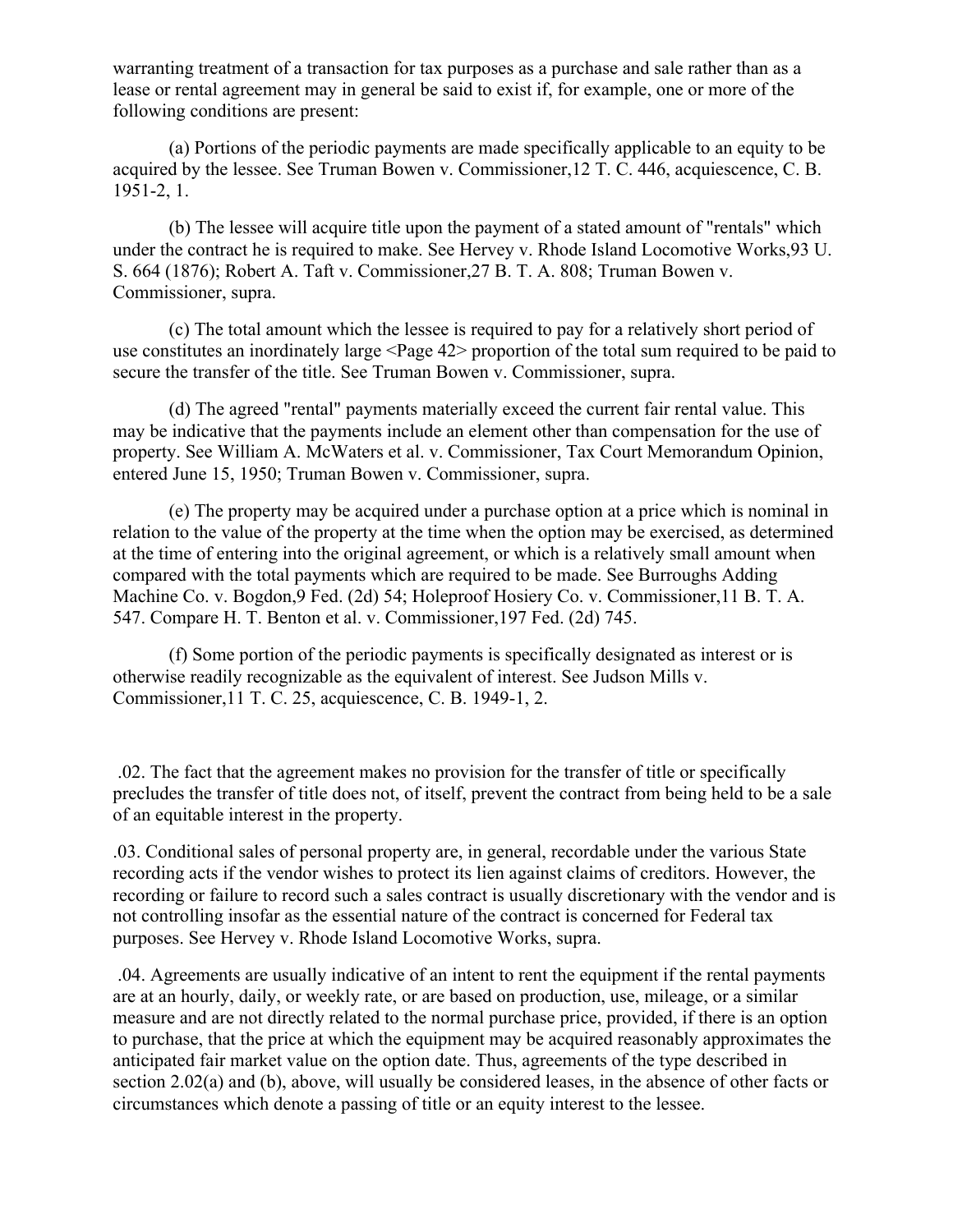.05. In the absence of compelling factors indicating a different intent, it will be presumed that a conditional sales contract was intended if the total of the rental payments and any option price payable in addition thereto approximates the price at which the equipment could have been acquired by purchase at the time of entering into the agreement, plus interest and/or carrying charges. Agreements of the type described in section 2.02(c), above, will generally be held to be sales of the equipment.

.06. If the sum of the specified "rentals" over a relatively short part of the expected useful life of the equipment approximates the price <Page 43> at which the equipment could have been acquired by purchase at the time of entering into the agreement, plus interest and/or carrying charges on such amount, and the lessee may continue to use the equipment for an additional period or periods approximating its remaining estimated useful life for relatively nominal or token payments, it may be assumed that the parties have entered into a sale contract, even though a passage of title is not expressly provided in the agreement. Agreements of the type described in section 2.02(d), and (e), above, in general, will be held to be sales contracts.

5. Reporting of Income and Deductions by a Lessor or a Vendor.

.01. The amounts paid for the use of equipment under an agreement which is determined, under the foregoing principles, to be a lease will be held to be rental income to the lessor. Such lessor may deduct all ordinary and necessary expenses paid or incurred during the taxable year which are attributable to the earning of the income. In addition, the lessor will be allowed a deduction for depreciation determined pursuant to the provisions of section 167 of the Code of 1954. If the lessee under the contract pays to the lessor a stipulated rental, and in addition pays certain other expenses which are properly payable by the lessor, the lessor is deemed to have received as rental income not only the stipulated rental but also the amount of such other expenses paid by the lessee to, or for the account of, the lessor, except as provided in section 110 of the Code of 1954.

.02. If the agreement is determined to be a sale, the amounts received under the contract by the vendor will be considered to be payments on the sales price of the equipment to the extent such amounts do not represent interest or other charges.

6. Deductions Allowable to Lessee or Purchaser.

.01. If it is held, under the foregoing principles, that an agreement is a lease, the lessee may deduct the amount of rent paid or accrued, including all expenses which under the terms of the agreement the lessee is required to pay to, for, or on account of the lessor, except as provided by section 110 of the Code of 1954. If the payments are so arranged as to constitute advance rental, such payments will be duly apportioned over the lease term. In computing the term of the lease, all options to renew shall be taken into consideration if there is a reasonable expectation that such options will be exercised.

.02. If under the provisions of this Revenue Ruling the agreement is to be treated as a sale, the amounts paid to the vendor will be considered as payments for the purchase of the equipment to the extent such amounts do not represent interest or other charges. Expenditures treated as payments for the purchase of the equipment may be recovered over the life of the asset through appropriate depreciation deductions.

## 7. Illustrations.